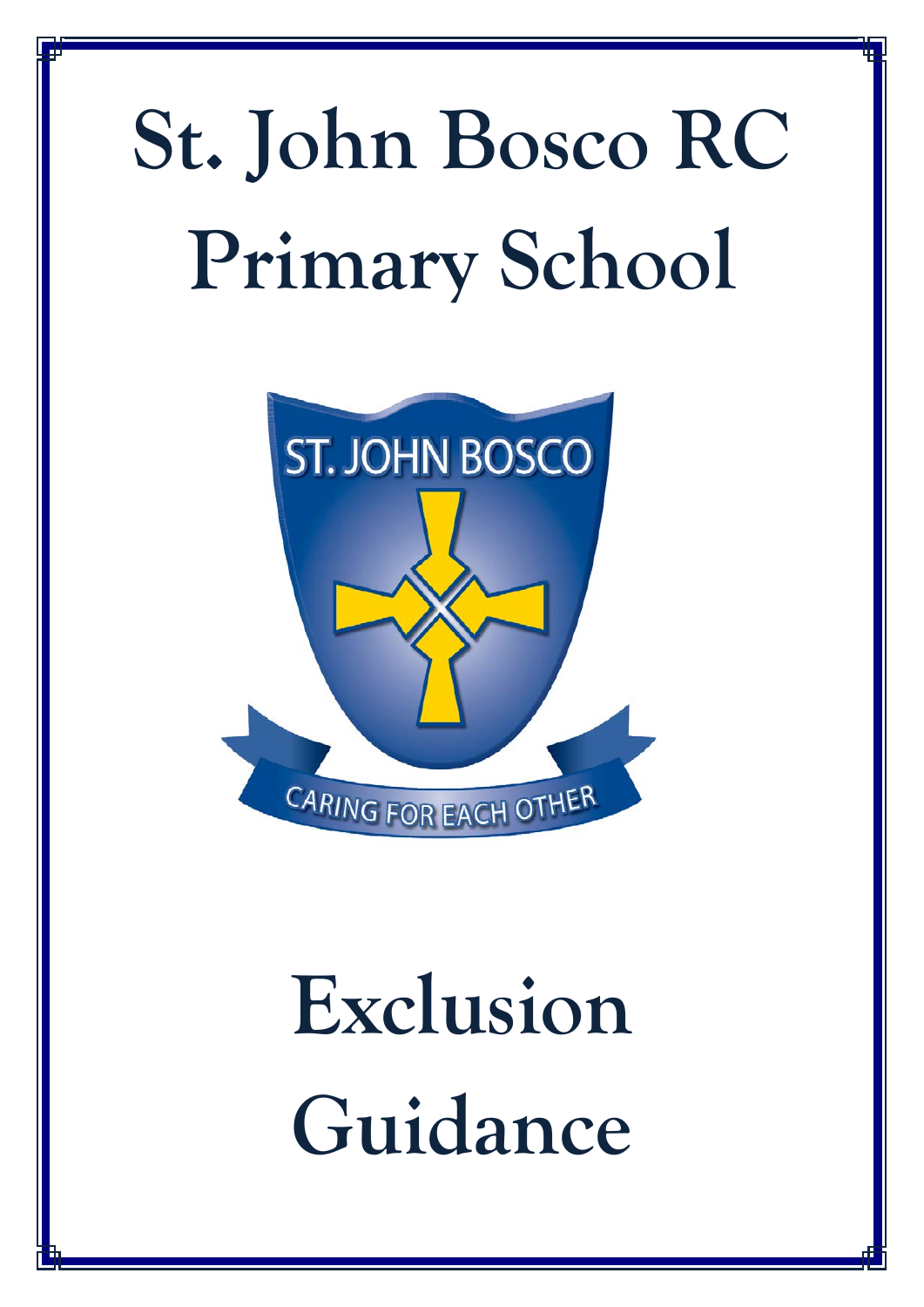# **EXCLUSION GUIDANCE**

# **1.1 The DFE's Exclusion Guidance, September 2017**

The DFE published new statutory guidance on Exclusions in July 2017. The statutory guidance commences from September 2017. Therefore, Headteachers should refer to this document when excluding pupils from 1st September 2017.

### Web Link:<https://www.gov.uk/government/publications/school-exclusion>

The guidance details the legal responsibilities for those who exclude students from educational settings. The guidance governs the exclusion of pupils from local authority maintained schools, academies and free schools, pupil referral units and alternative provision academies. This statutory guidance sets out what schools and local authorities must do to comply with the law.

The new statutory guidance includes updates on the exclusion review process and includes non-statutory annexes for Headteachers and parents. The changes were introduced to provide clarity around the exclusion process.

The guidance now states that the law does not allow for extending a fixed-period exclusion or 'converting' a fixed period exclusion into a permanent exclusion.

The guidance also suggests that parent/carer should be notified of the exclusion in person by telephone in the first instance allowing the parent/carer an opportunity to ask any initial questions or raise concerns directly with the Headteacher.

Non-statutory guidance for Headteachers have been included that suggests that all schools should have a behaviour policy which should include processes for identifying and supporting pupils' additional needs. The guidance also suggests that there should be a system in place that ensures the Headteacher is aware of any pupils showing persistent poor behaviour or not responding to low level sanctions - including the consideration of engaging with foster carers, children's home workers, the local authority and the virtual school head.

Previous training sessions with schools staff/governors has identified that some schools still believe that once a child has been given 45 days of exclusions they become permanently excluded. This is not the case. The guidance states that a child can only be excluded up to 45 school days in one school year, even if the pupil has changed schools during the academic year. Where a pupil has received multiple exclusions or is approaching the legal limit of 45 school days of fixed period exclusion in an academic year, the Headteacher should consider whether exclusion is providing an effective sanction.

Additional guidance on the process of Independent Panel Reviews has also been included in the new guidance. This includes further guidance relating to a governing body's duty to reconsider reinstatement following a review.

Relevant web links referred to in the Exclusion guidance includes;

- *[Exclusion from maintained schools, academies and pupil referral units in England –](https://www.gov.uk/government/uploads/system/uploads/attachment_data/file/630073/Exclusion_from_maintained_schools__academies_and_pupil_referral_units_guidance.pdf) Statutory guidance, Department for Education.*
- *[School Discipline and Exclusions](http://www.direct.gov.uk/en/Parents/Schoolslearninganddevelopment/YourChildsWelfareAtSchool/index.htm) – Department for Education*
- *[Coram Children's Legal Centre](http://www.childrenslegalcentre.com/index.php?page=school%20exclusions)*
- *[ACE Education](http://www.ace-ed.org.uk/)*
- *[National Autistic Society \(NAS\) Exclusion Service \(England\)](http://www.autism.org.uk/services/helplines/school-exclusions.aspx)*
- *[Independent Parental Special Education Advice](https://www.ipsea.org.uk/)*

*N.B. Together for Children is not responsible for the content of external sites.*

# **1.2 Notifying the L.A. of exclusions.**

The Headteacher has a duty to inform the governing body and the local authority about an exclusion, without delay, if;

- *a permanent exclusion*
- *exclusions which would result in the pupil being excluded for more than five school days (or more than 10 lunchtimes) in a term; and*
- *exclusions which would result in a pupil missing a public examination or national curriculum test*

The vast majority of schools notify the Local Authority, via Business Support – Exclusions, either by emailing or posting a copy of the letter notifying parent of the exclusion. This allows the data to be accurate if the DFE/Secretary of State request information on exclusions within the preceding 12 months. Together for Children encourage schools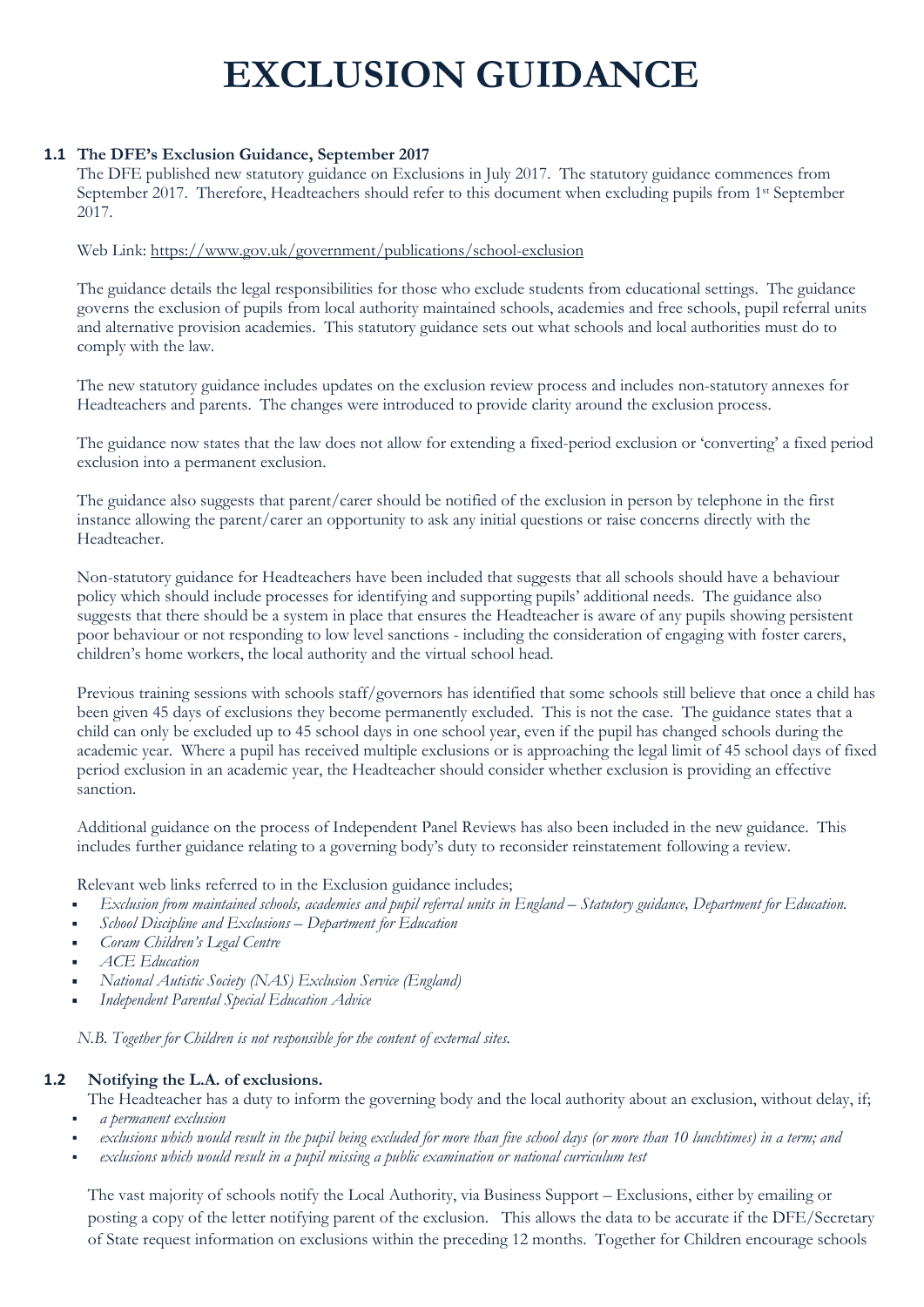to continue to forward copies of notification letters to parents to Business Support – Exclusions. See email address and postal address details below.

#### **1.3 Full-time education (fixed exclusion)**

For a **fixed period exclusion** of more than five school days, the governing body must arrange suitable full-time education for any pupil of compulsory school age. Provision must begin no later than the sixth day of the exclusion. Where it is not possible to arrange full-time education within the first five days of an exclusion, schools should take reasonable steps to set and mark work for pupils.

Informal or unofficial exclusions, such as sending pupils home 'to cool off' are unlawful, regardless of whether they occur with the agreement of parents/carers. All exclusions must be formally recorded.

For Looked after Children, DFE guidance states that schools and local authorities should work together to arrange alternative provision from the first day following the exclusion (see also 1.5 below).

Parents/carer s have a right to request the governing body consider an exclusion. How governors consider this exclusion varies on whether the exclusion is fixed or permanent. If a pupil is fixed term excluded for less than 6 days in a term the governing body must consider any representation made by parents/carers but they do not have the power to reinstate the pupil. The governing body do not necessarily have to meet to do this.

Where a pupil has been fixed term excluded more than 5 days in a term but less than 16 days parents/carers can request a governing body meeting. A governing body must convene a meeting to consider reinstatement within 50 days of receiving notice of the exclusion.

Where a pupil has been fixed term excluded for more than 15 days in a term the governing body must convene a meeting to consider reinstatement within 15 days of parent/carer receiving notice of the exclusion.

#### **1.4 Full-time education (permanent exclusion)**

If a pupil is permanently excluded from any school, Together for Children, on behalf of Sunderland City Council, has the duty to provide other suitable education. A pupil may be placed in another school or other suitable arrangements may be made.

The Local Authority request that all schools that permanently exclude a pupil notify both me and the Business Support – Exclusion Team to ensure arrangements can be made.

Where a pupil has been permanently excluded a governing body must convene a meeting to consider reinstatement within 15 days of the parent/carer receiving notice of the exclusion.

#### **1.5**

#### **1.5 School Exclusions for Looked After Children**

Statutory guidance, Promoting the education of looked after children, published on 23 July 2014 states that *"Headteachers should, as far as possible, avoid excluding any looked-after child. Where a school has concerns about a looked-after child's behaviour, the Virtual School Head should be informed and where necessary, involved at the earliest opportunity".*

The new Exclusion guidance, published in July 2017 also states that *"there are certain groups of pupils with additional needs that are particularly vulnerable to the impacts of exclusion. …… The Headteacher, should as far as possible, avoid permanently excluding any pupil with an EHC plan or a looked after child".* This guidance also advises head teachers should consider early intervention to address underlying causes of behaviour and extra support, including engaging proactively with carers or children's home workers, the local authority that looks after the child and the local authority's virtual school head.

Point 14 of the Exclusion guidance is very clear in informing head teachers that 'informal' or 'unofficial' exclusions are unlawful - regardless of whether they occur with agreement of a parent/carer.

It is expected that schools contact the virtual head teacher or designated lead immediately when excluding a looked after child.

The Virtual School Designated Lead is Trish Stoker, contact details below.

#### **1.6 Removing a permanently excluded pupil from the school register.**

In the last academic year there have been a number of schools that have taken pupils off-roll as soon as they have been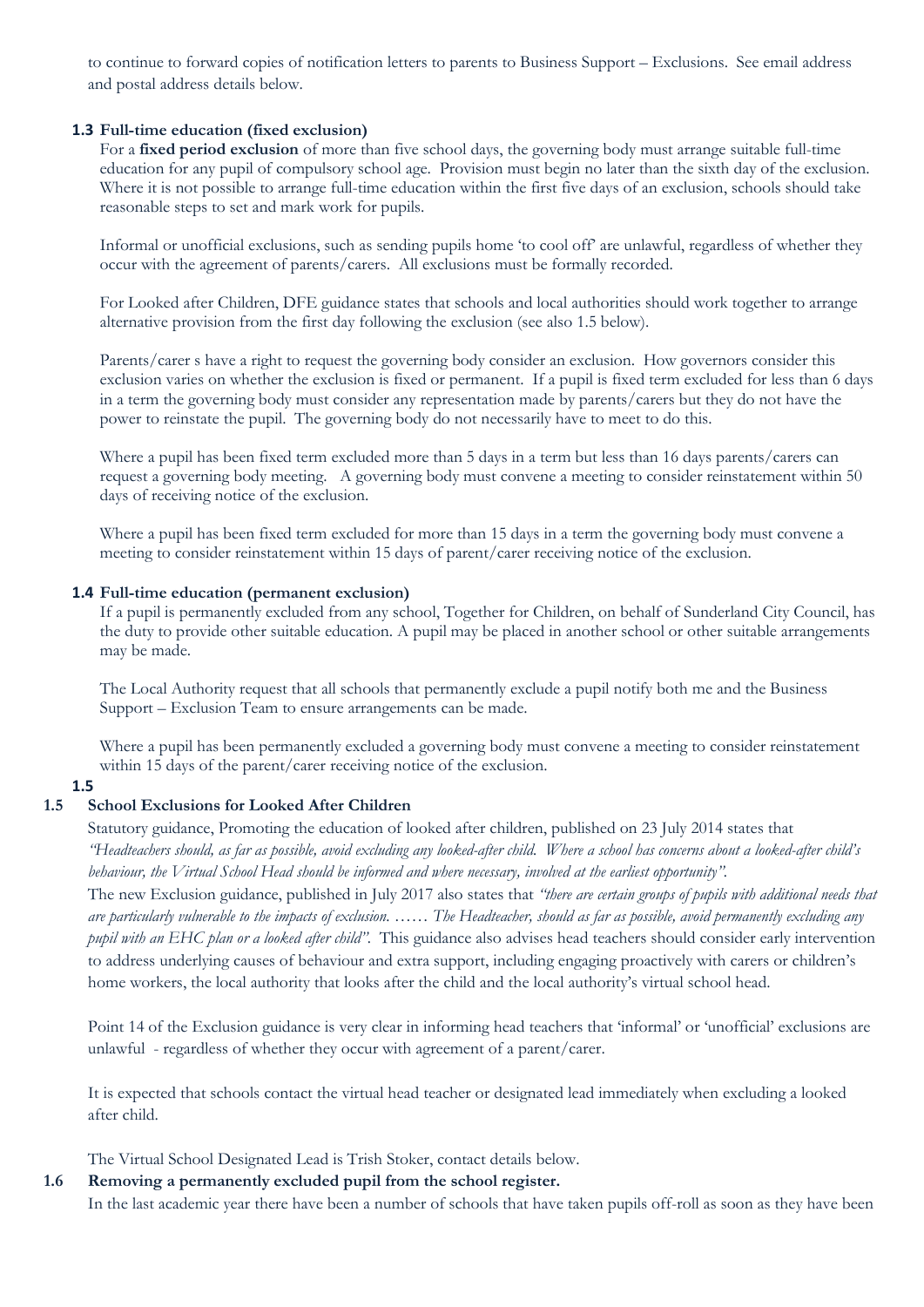permanently excluded. It is illegal to remove a pupil from roll in the first instance.

The Headteacher can remove a pupil's name from the school admissions register if;

- *15 school days have passed since the parents/carers were notified of the governing body's decision to uphold a permanent exclusion and no application has been made for an independent review panel; or*
- *The parents/carers have stated in writing that they will not be applying for an independent review panel.*

Where an application for an independent review panel has been made, the Headteacher must wait until the review has been determined, or abandoned, before removing a pupil's name from the register. Where a pupil's name is to be deleted from the school's admission register a return must be made to the Local Authority. Schools are to complete a 'Removal From Roll' form and forward it to Business Support – Attendance. . See email address and postal address details below.

# **1.7 Data Recording - Exclusions**

COLLECT, the Department for Education's centralised data collection and management system has identified a number of queries re: exclusions in Sunderland. On some occasions school data returns do not correspond with Local Authority returns regarding the **reason** for the fixed or permanent exclusion. The anomalies are occurring whereby a school has identified a number of reasons for an exclusion. Together for Children will always record the first reason (identified in any written notification to parent/carer) as the **primary reason** for the exclusion on the management information system. Therefore, please ensure that the information you are providing to parents/carers regarding the reason for the exclusion corresponds with the data recorded on your Management Information System. Please see Appendix 1 for DFE exclusion codes and descriptors.

Where fixed exclusions duration is for 0.5 day, please ensure that you advise whether the exclusion is for a morning (a.m.) or afternoon (p.m.) session.

Together for Children on behalf of Sunderland City Council, cannot be responsible for any inaccuracies recorded by schools.

# **1.8 Statutory guidance to schools on marking attendance registers following exclusion**

Whist an excluded pupil's name remains on a school's admissions register the pupil should be marked using the appropriate attendance code.

- Where alternative provision has been made (that meets the requirements of the pupil registration regulations), and the pupil attends, Code B (Education off-site) or Code D (Dual Registration), should be used. Code D is used for dual registration of pupils attending a DFE registered school (i.e. Sunderland Link Schools, Key Stage 1 PRU, special school or another local school). Where pupils are attending alternative provision that is not registered with DFE then Code B should be used.
- Where pupils are not attending an alternative education setting they should be marked absent using Code E.

# **1.9 Exclusion Templates**

Model exclusion letters have been amended as a consequence of the New Exclusion Guidance published in July 2017 and the inception of Together for Children (TFC). If schools wish to use or refer to these templates when excluding a pupil, they have been uploaded onto the School's Information Management System (SIMS). For those of you who have not got SIMS, I have arranged that these model letters are uploaded onto the TFC website. It is expected this will be available at the start of the new term.

# **2. CENTRAL PROVISIONS PANEL**

The Central Provisions Panel (CPP) considers referrals to TFC locally commissioned alternative educational provisions and through a transparent process allocates places to such provisions. A transparent, fair and impartial referral process is adhered to. Educational provisions cater for pupils who are experiencing difficulties managing mainstream school. It is the responsibility of the School or a Medical Consultant (in the case of hospital tuition), to submit a CPP Referral. The CPP proformas for alternative provisions and home/hospital tuition can be obtained from the Inclusion and Access Officer and will be available on the TFC website at the start of 2017/18. The CPP meets fortnightly and referrals must be submitted one week prior to the panel meeting. See Appendix 2 - Meetings and deadline schedule.

Educational provisions include;

- *Key Stage 1 Pupil Referral Unit Placements; - Part –time and full-time*
- *Key Stage 2 and 3 Link School Placements – Tudor Grove Centre*
- *Key Stage 4 Link School Placements – Pallion Centre*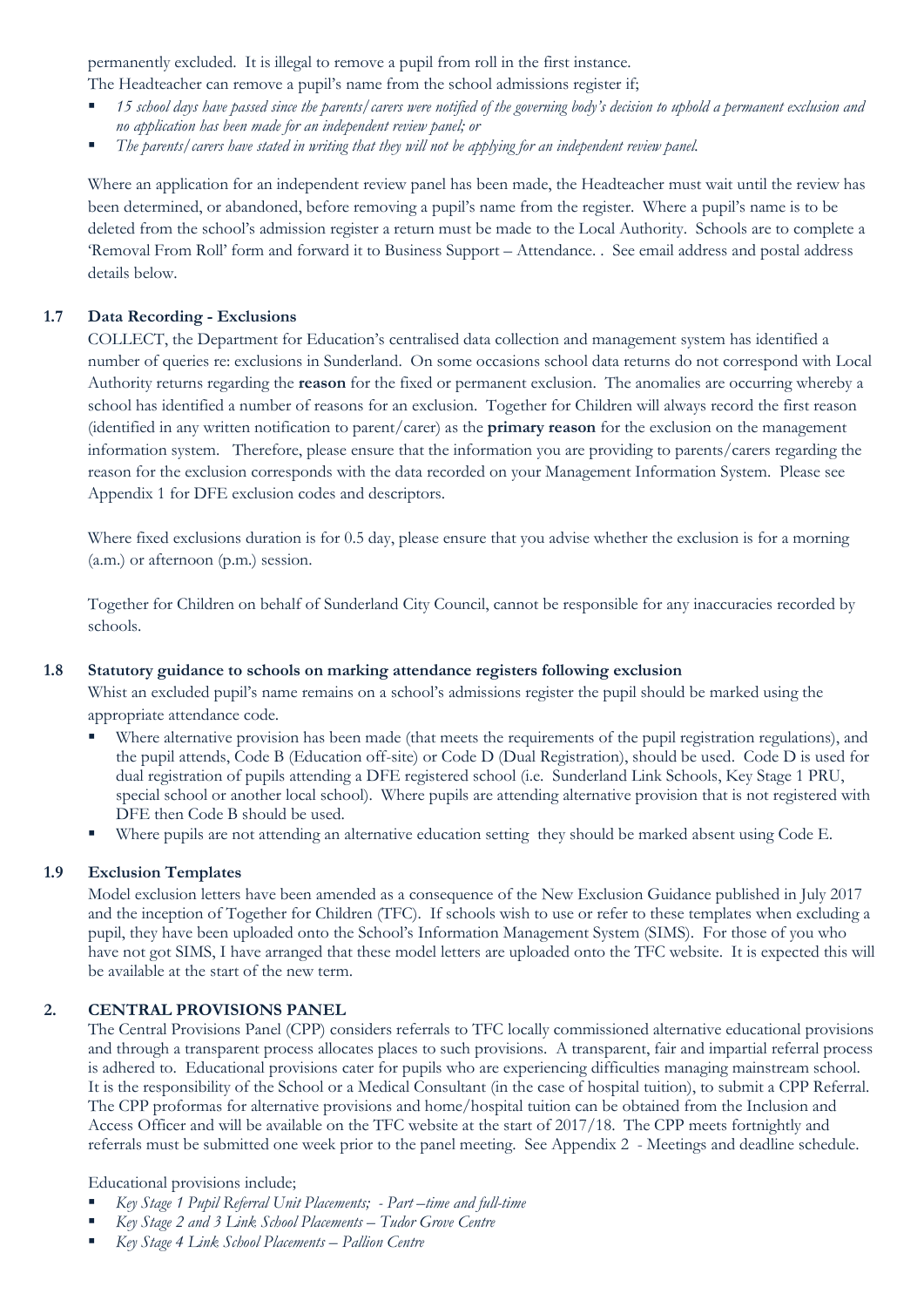- *Returners Placements – based at Thornhill School*
- *Home and/or Hospital Tuition*

For further information please contact the Inclusion and Access Officer.

# **3. MANAGED MOVES**

There are a number of schools in Sunderland who have participated in managed moves over the last few years. A managed move is a managed transfer of a child from one school to another, which consists of a formal agreement between the child's parent/carer, the Headteachers of both the home school and the proposed receiving school and of course the child.

A managed move is a strategy that is used in response to where a child is displaying challenging behaviours that could lead towards a permanent exclusion. A managed move would take place if Headteachers from both the referring and receiving school, parent/carer and child have agreed that it is in the pupil's best interest to remain in a mainstream school and be given a 'fresh start'.

Parent/Carer information is available on the TFC website and the Managed move form, including parent/carer agreement can be obtained from the Inclusion and Access Officer.

The Parent/Carer agreement form has been slightly amended in accordance with the Sunderland Fair Access/Managed Moves/In Year Transfer Process and Protocols April 2015. As requested by schools, a form has also been designed to provide the receiving school with some background information on a pupil that the receiving school may require prior to the managed move commencing.

The managed move protocols can also be downloaded from the TFC website.

#### **4. CHILDREN MISSING OUT ON EDUCATION (CMOOE)**

As the result of a survey carried out by Ofsted, *Pupils missing out on education November 2013,* when carrying out inspections, Her Majesty's Inspectors will ask for detailed and specific data on school-age children, for whom the local authority is responsible, but who are not engaging in full-time education. All Local Authorities have a statutory duty to arrange suitable full-time education<sup>[1](#page-0-0)</sup> for children of compulsory school age at school, or otherwise for children and young people who do not attend school in the usual way[2.](#page-4-0) Children included on this template will be those children that schools currently have on roll and who are not receiving their full-time entitlement at the school's main base.

In Sunderland, primary and secondary schools and academies complete a template on a termly basis and forward to the Together for Children, Inclusion and Access Officer. All information sent between the local authority and schools that contain individual pupil data is now sent as encrypted files with '7-Zip' software (Sunderland City Council's standard encryption software). Therefore, please ensure returned templates are encrypted and in line with the Council's current practices.

CMOOE templates will be sent to all schools in the first week of the new academic year of 2017/18. Templates should be completed and returned to michelle.burlinson@togetherforchildren.org.uk

CMOOE is different to children missing in education (CME). Please refer all CME to Business Support – CME, Early Help Team.

#### **5. IN YEAR FAIR ACCESS**

The Fair Access Protocol, for Sunderland, was produced and agreed by Headteachers in April 2015. Each Council must have a Fair Access Protocol agreed with the majority of schools in the area. The purpose of Fair Access Protocols is to ensure that – outside the normal admissions round – unplaced, especially the most vulnerable, are found and offered a place quickly, so that the amount of time any child is out of school is kept to a minimum. Every local authority is required to have in place a Fair Access Protocol that has been developed in partnership with local schools.

See DFE advised was published in November 2012, [Fair access protocols in school admissions -](https://www.gov.uk/government/publications/fair-access-protocols-in-school-admissions) Publications - [GOV.UK.](https://www.gov.uk/government/publications/fair-access-protocols-in-school-admissions) 

It is expected that these protocols will be updated during 2017/18. The current protocols can be downloaded from the TFC website.

 $1$  'Suitable education' in relation to a child or young person means efficient education suitable to his/her age, ability and aptitude and to any special educational needs he or she may have

<span id="page-4-0"></span><sup>&</sup>lt;sup>2</sup> 'Usual way' refers to the provision attended by the vast majority of children and young people of compulsory school age in England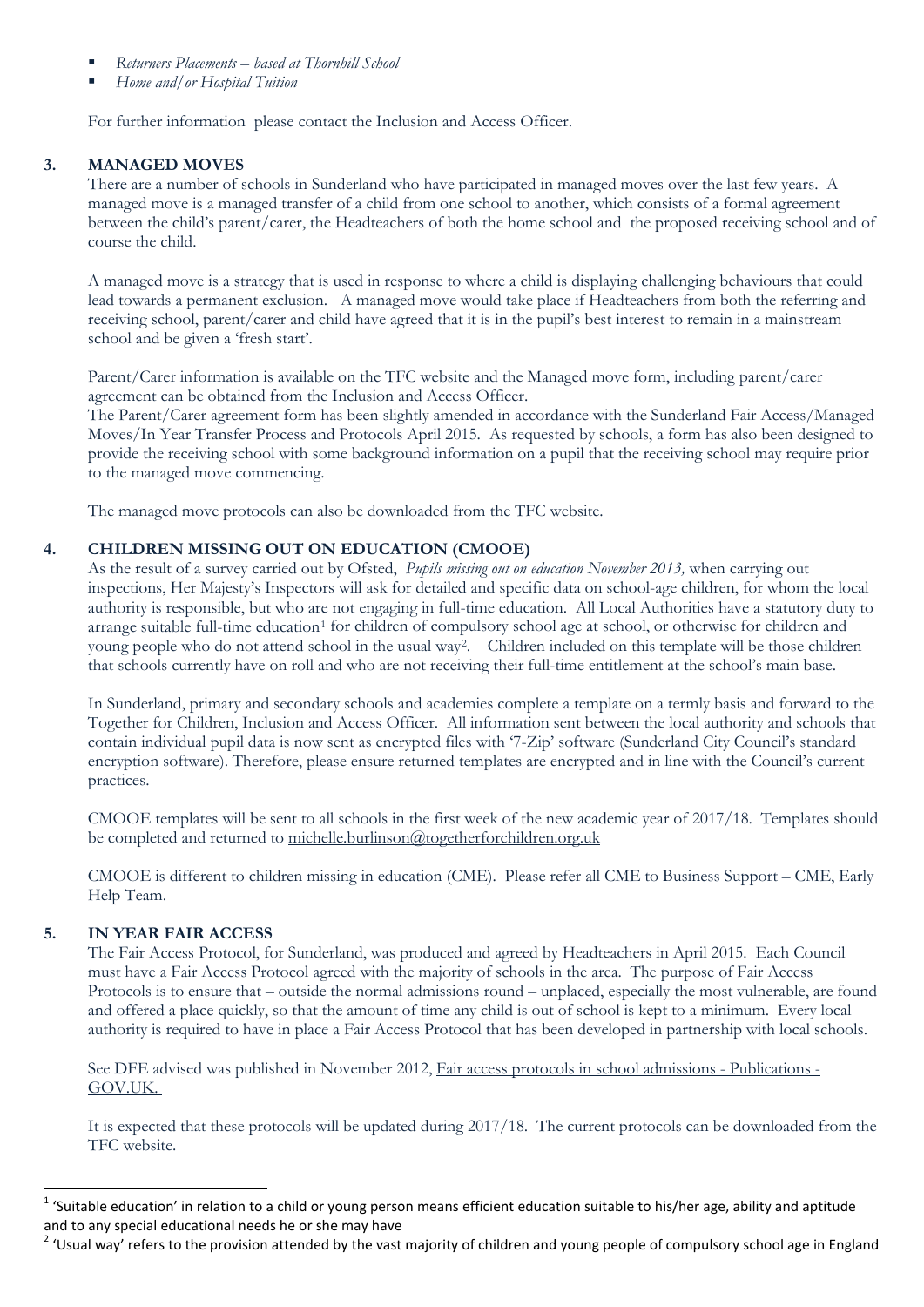Some general points to consider;

- The operation of the local Fair Access Protocol is outside the arrangements of the co-ordinated admissions scheme and is triggered when the parent/carer of an eligible child had not secured a school place under the In-Year Admissions procedures.
- While the Fair Access Protocol is a means of securing places for 'hard to place' children it does not mean that an application from a 'hard to place' child should automatically be referred to the Fair Access Protocol. A parent/carer still has the right to apply for a place at any school as an in-year admission and is entitled to an appeal if they are not offered that place.
- Sunderland's Fair Access Protocol considers the list of children that should be included in a Fair Access Protocol as stated in the School Admissions Code as well as additional children;
	- *Children from the criminal justice system or Pupil Referral Unit who need to be reintegrated into mainstream education*
	- *Children who have been out of education for two months or more,*
	- *Children of Gypsies, Roma, Travellers, refugees and asylum seekers.*
	- *Children who are homeless*
	- *Children with unsupportive family backgrounds for whom a place has not been sought.*
	- *Children who are carers;*
	- *Children with Special Education Needs (SEN), disabilities or medical conditions that do not have an Education, Health and Care Plan*
	- *Children in year 11 who have moved into the authority.*
	- *Children who are permanently excluded, including those moved into the authority (MIA)*
	- *Children leaving custody*
	- *Children who have been withdrawn from schools by their parents/carers, following a number of fixed term exclusions, due to social or behavioural difficulties or additional educational needs, and are unable to find another place*
	- *Children whose parents have been unable to find them a school place after moving into the area or moving around the City*
	- Children without a school place and with a history of serious attendance problems. This must have included previous involvement with the L.A. attendance team*.*
	- *Children for whom all options to sustain their existing school place have been exhausted and for those where managed moves have not met their needs but whose parents still wish to pursue the option of an new school place*
	- *Unsupported transfer requests between Sunderland Schools where an appeal has not been successful.*
	- *Children with significant challenging behaviour. e.g. a high number of previous exclusions and/or accessing alternative provision (but without a statement)*
	- The Fair Access Protocol does not apply to a looked after child, a previously looked after child or a child with an Education, Health and Care Plan naming a school. Any child who meets the above criteria must be admitted as part of a school's own admissions process.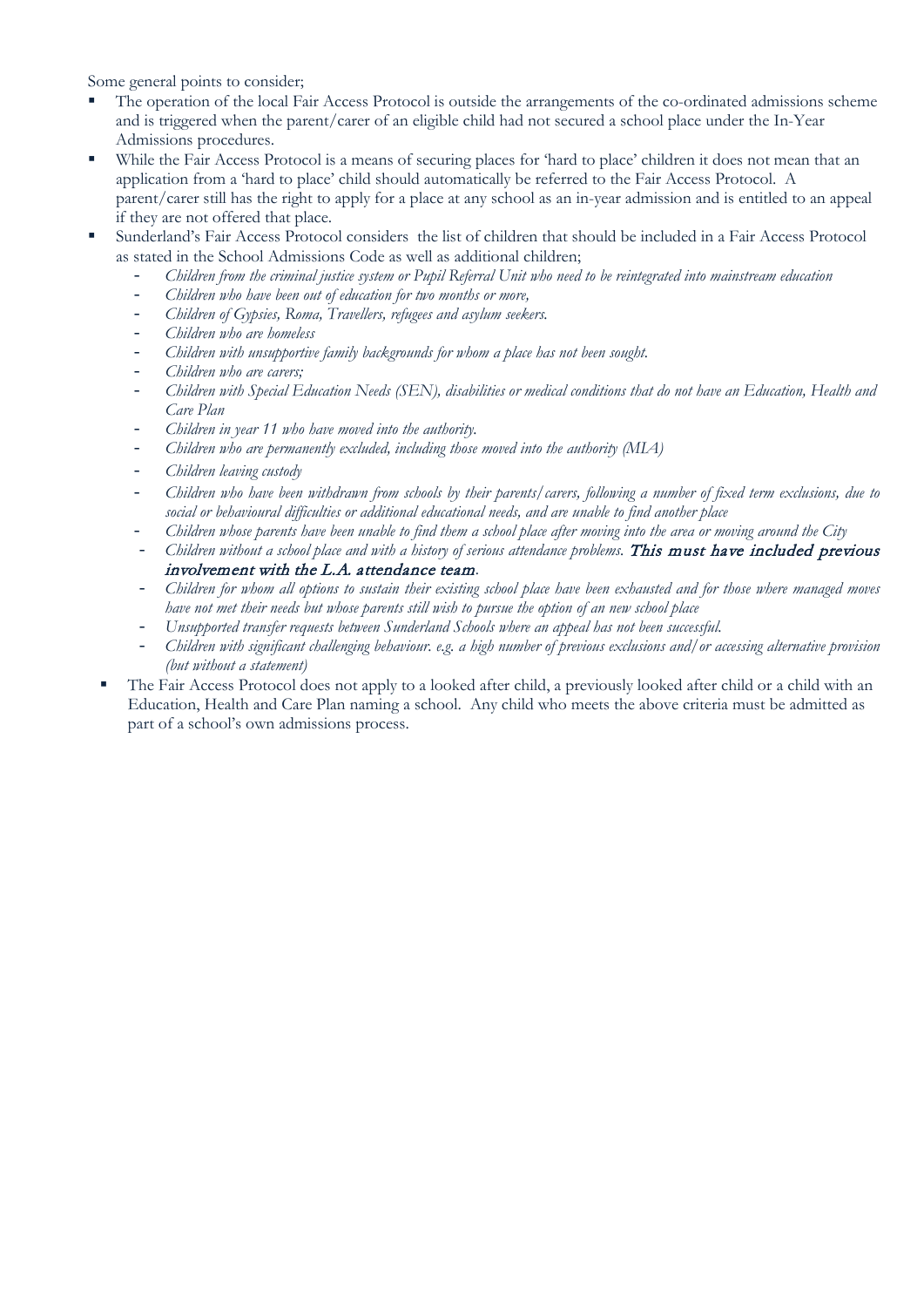# **CONTACT DETAILS**

Business Support – Exclusion Together for Children Civic Centre Sunderland SR2 7DN Email: [Exclusion@togetherforchildren.org.uk](mailto:Exclusion@togetherforchildren.org.uk)

Michelle Burlinson Inclusion and Access Officer Together for Children Civic Centre Sunderland SR2 7DN Tel: 0191 561 1442 Email: [michelle.burlinson@togetheforchildren.org.uk](mailto:michelle.burlinson@togetheforchildren.org.uk)

Business Support – Attendance Together for Children Civic Centre Sunderland SR2 7DN Email: [EHAAT@togetherforchildren.or.guk](mailto:EHAAT@togetherforchildren.or.guk)

Trish Stoker Virtual School Lead Designated Officer Tudor Grove Centre Portland Road Sunderland SR Tel: Email: [trish.stoker@togetherforchildren.org.uk](mailto:trish.stoker@togetherforchildren.org.uk)